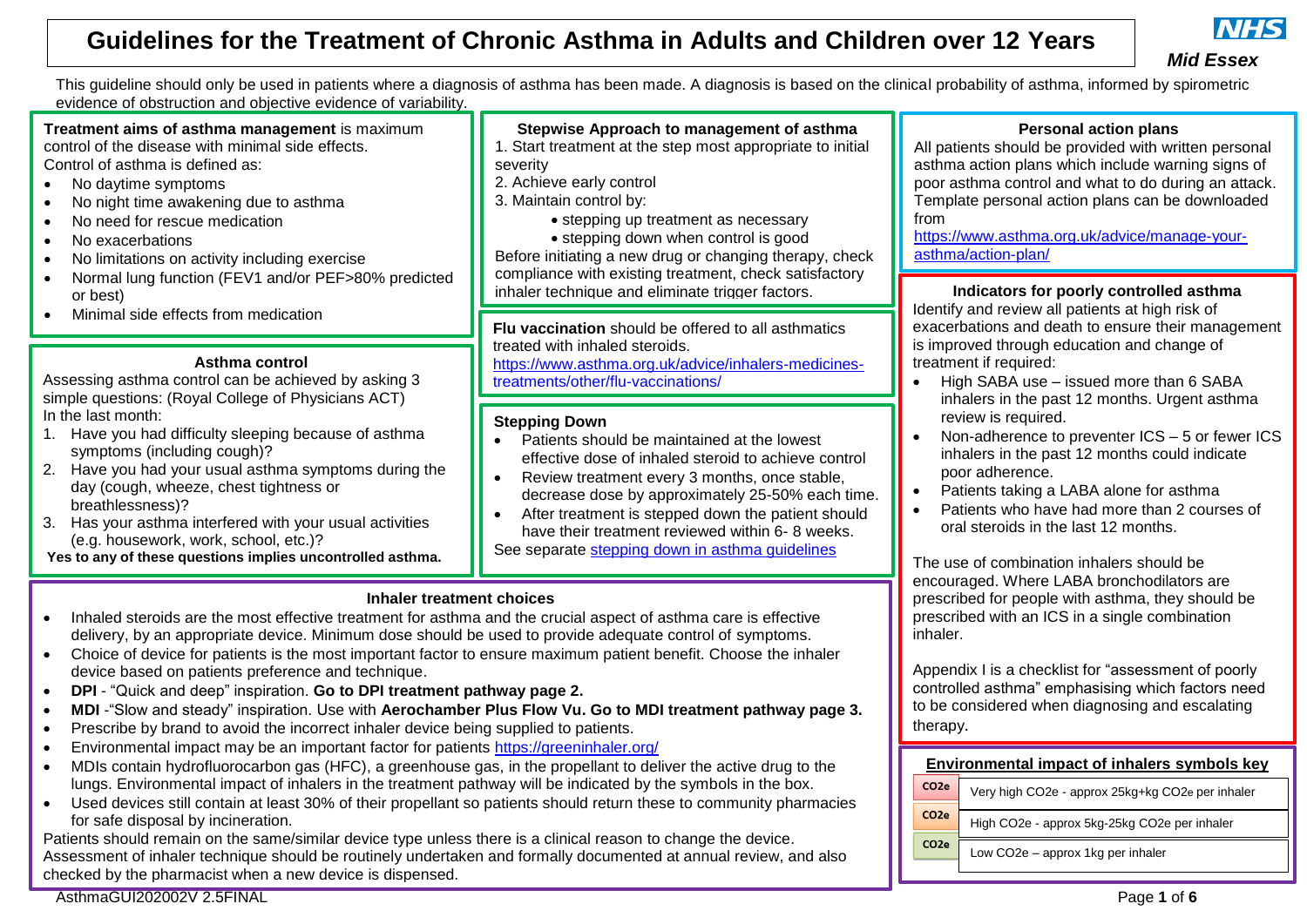

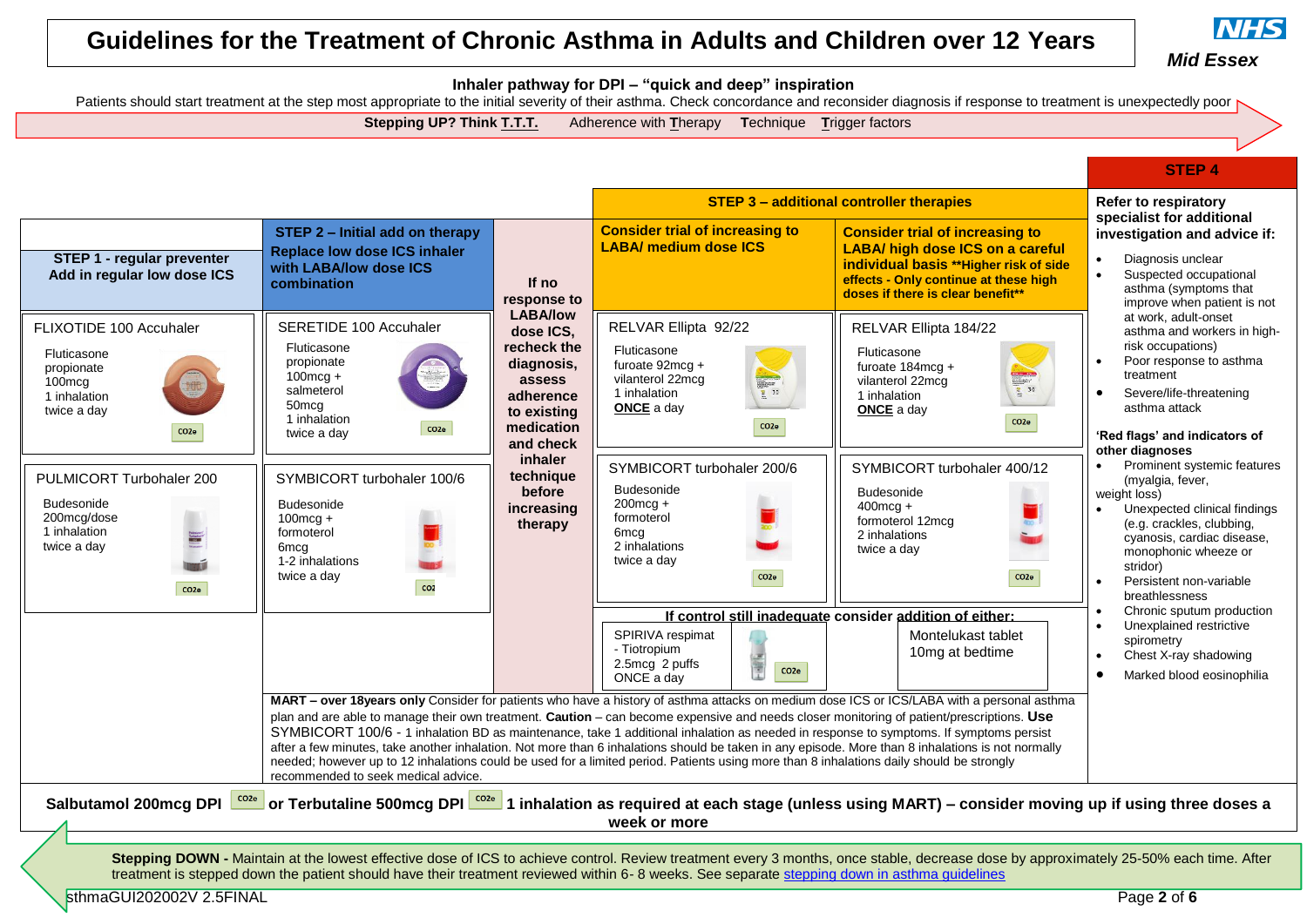



**Stepping DOWN -** Maintain at the lowest effective dose of ICS to achieve control. Review treatment every 3 months, once stable, decrease dose by approximately 25-50% each time. After treatment is stepped down the patient should have their treatment reviewed within 6- 8 weeks. See separate [stepping down in asthma guidelines](https://midessexccg.nhs.uk/medicines-optimisation/clinical-pathways-and-medication-guidelines/chapter-3-respiratory-system-2/3668-asthma-ics-step-down-guidance-and-algorithms/file)

AsthmaGUI202002V 2.5FINAL Page 3 of 6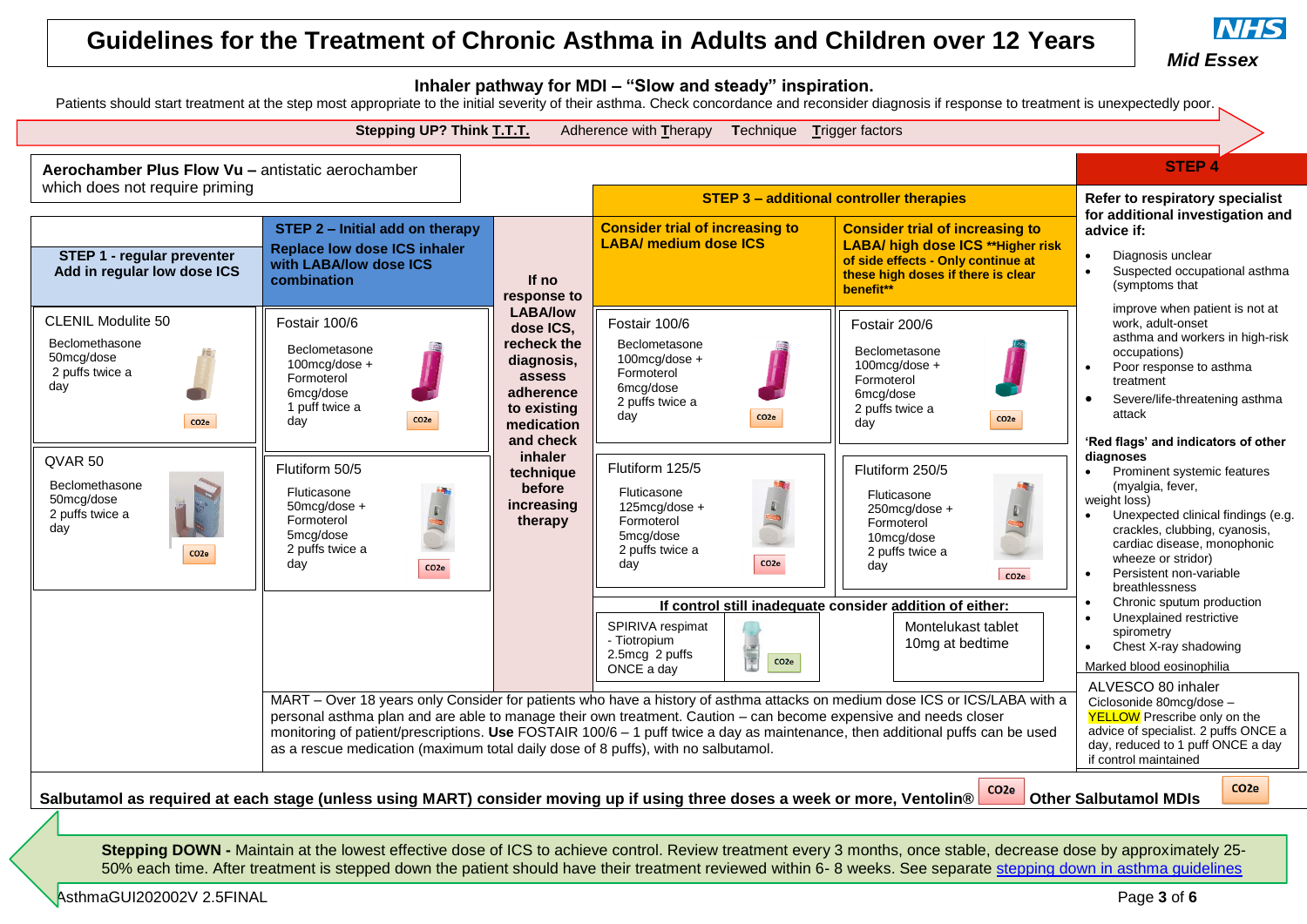

Abbreviations MDI = metered dose inhaler DPI = dry powder inhaler CO2e = Carbon dioxide emission ICS = inhaled corticosteroid LABA = long acting beta agonist Mcg = microgram MART = maintenance and reliever therapy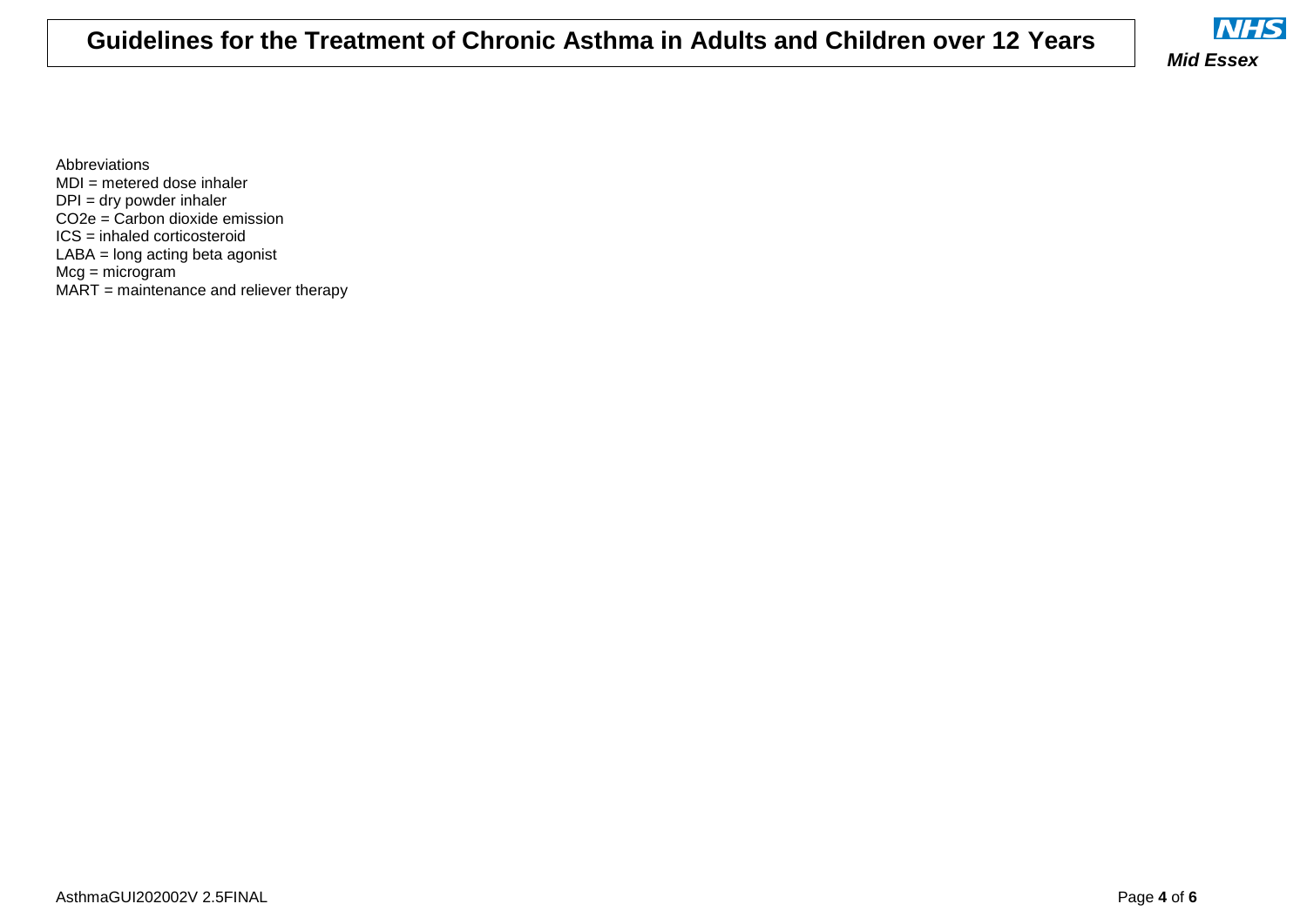### **Appendix 1. Assessment of poorly controlled asthma**

| 1) Is it asthma?                                                                             | COPD, obesity, Ca, bronchiectasis, hyperventilation, GORD                                                                                                                                                                                                                                                                                                                                                                                                                                                                                                                                                                                                                                                 |
|----------------------------------------------------------------------------------------------|-----------------------------------------------------------------------------------------------------------------------------------------------------------------------------------------------------------------------------------------------------------------------------------------------------------------------------------------------------------------------------------------------------------------------------------------------------------------------------------------------------------------------------------------------------------------------------------------------------------------------------------------------------------------------------------------------------------|
| 2) Is it severe asthma?                                                                      | Objective measures, PEFR, spirometry<br>Presence of wheeze on examination                                                                                                                                                                                                                                                                                                                                                                                                                                                                                                                                                                                                                                 |
| 3) Is there a coexistent condition<br>affecting severity?                                    | Nasal disease, obesity, sleep apnoea,<br>cardiac disease, systemic illness Objective<br>examination to consider allergic rhinitis,<br>rhinosinusitis, nasal polyps Treat allergies                                                                                                                                                                                                                                                                                                                                                                                                                                                                                                                        |
| 4) Is the patient on adequate<br>controller medication?                                      | As per stepwise guide BTS guidelines                                                                                                                                                                                                                                                                                                                                                                                                                                                                                                                                                                                                                                                                      |
| 5) Is the controller medication<br>delivered by an appropriate<br>device?                    | MDI + spacer, Dry Powder Inhalers (DPI)<br>Inhaled steroids by MDI alone is not acceptable unless using FOSTAIR<br>or QVAR (as fine powder formulations)                                                                                                                                                                                                                                                                                                                                                                                                                                                                                                                                                  |
| 6) Is the patient taking his<br>treatment regularly?                                         | Do they attend asthma reviews? Review repeat prescribing requests<br>Medicine Use Reviews by community pharmacists may highlight non-<br>compliance                                                                                                                                                                                                                                                                                                                                                                                                                                                                                                                                                       |
| 7) Does the patient understand<br>asthma and is he/she able to self<br>manage appropriately? | Well-informed patients have better outcomes<br>Provide a written asthma action plan. This is a grade A<br>recommendation in the BTS/SIGN guideline, based on a substantial<br>weight of evidence summarised in a Cochrane review.<br>Information on asthma action plans available here and are free to<br>download: https://www.asthma.org.uk/advice/manage-your-<br>asthma/actio https://www.asthma.org.uk/globalassets/health-<br>advice/adult-asthma-action-plan.pdfn-plan/<br>Definition: acute exacerbation, Use of reliever >1 per day, nocturnal<br>symptoms, interference with normal daytime activity,<br>Re-check inhaler technique at each visit and check inhaler is<br>functioning correctly |

| 8) Is the patient a current smoker?                                                                                                  | Smoking increases exacerbations, worsens lung function and<br>drastically reduces effectiveness of inhaled steroids<br>Consider passive smoking                                                                                                                                       |  |  |
|--------------------------------------------------------------------------------------------------------------------------------------|---------------------------------------------------------------------------------------------------------------------------------------------------------------------------------------------------------------------------------------------------------------------------------------|--|--|
|                                                                                                                                      | Contact the Smoking Cessation Service on Tel: 0800 0852113<br>Fax:01621 727341<br>http://www.cecs.org.uk/mobile/smoking-support-service                                                                                                                                               |  |  |
| 9) Are there identifiable trigger<br>factors?                                                                                        | Allergens – house dust mite, pets, pollens, moulds<br>Seasonal asthmatics - place on asthma register and conduct a<br>preseason review Viral infections, especially Autumn/Winter<br>Cold, damp, exercise<br>Stress, Occupational exposures Treat allergies see Allergy UK<br>website |  |  |
| 10) Are there adverse psychosocial<br>factors?                                                                                       | Learning difficultyPsychiatric illness Drug/Alcohol problems Family<br>dysfunction Personality disorders etc.                                                                                                                                                                         |  |  |
| Note that asthma deaths are usually due to a combination of severe disease, adverse psychosocial factors<br>and deficiencies in care |                                                                                                                                                                                                                                                                                       |  |  |